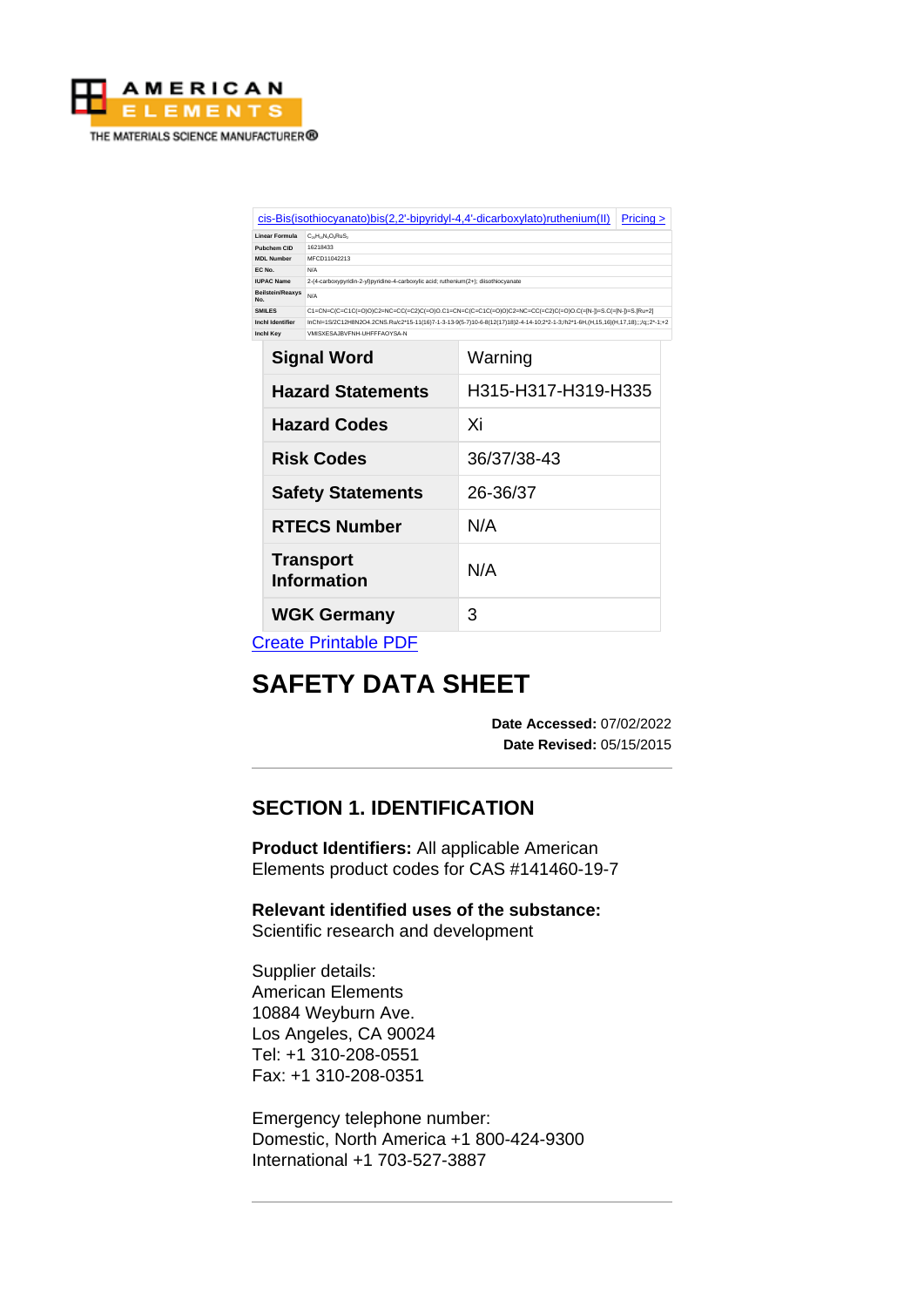# **SECTION 2. HAZARDS IDENTIFICATION**

OSHA Haz Com: CFR 1910.1200: Skin Corrosion/Irritation [Category 2] Eye Damage/Irritation [Category 2A] Sensitization - Respiratory [Category 1] Sensitization - Skin [Category 1] Signal word: Danger! Hazard Statement(s): Causes serious eye irritation Causes skin irritation May cause allergy or asthma symptoms or breathing difficulties if inhaled May cause an allergic skin reaction



Pictogram(s) or Symbol(s):

Precautionary Statement(s):

[Prevention] Wash hands and face thoroughly after handling. Wear protective gloves. Wear eye and face protection.

Avoid breathing dusts or mists. In case of inadequate ventilation wear respiratory protection. Contaminated work clothing must not be allowed out of the workplace.

[Response] If on skin: Wash with plenty of water. If skin irritation or rash occurs: Get medical advice/attention. Take off

contaminated clothing and wash it before reuse. If in eyes: Rinse cautiously with water for several minutes. Remove contact lenses, if present and easy to do.

Continue rinsing. If eye irritation persists: Get medical advice or attention. If inhaled: If breathing is difficult, remove person to fresh air and keep comfortable for breathing. If experiencing respiratory symptoms: Call a poison center or doctor. If skin irritation occurs: Get medical advice/attention. Wash contaminated clothing before reuse.

[Storage] None

[Disposal] Dispose of contents and container in accordance with US EPA guidelines for the classification and

determination of hazardous waste listed in 40 CFR 261.3. (See Section 13)

Supplementary Information: While this material is not classified as hazardous under OSHA, this SDS contains valuable information

critical to safe handling and proper use of the product. This SDS should be retained and available for employees and other users of this product.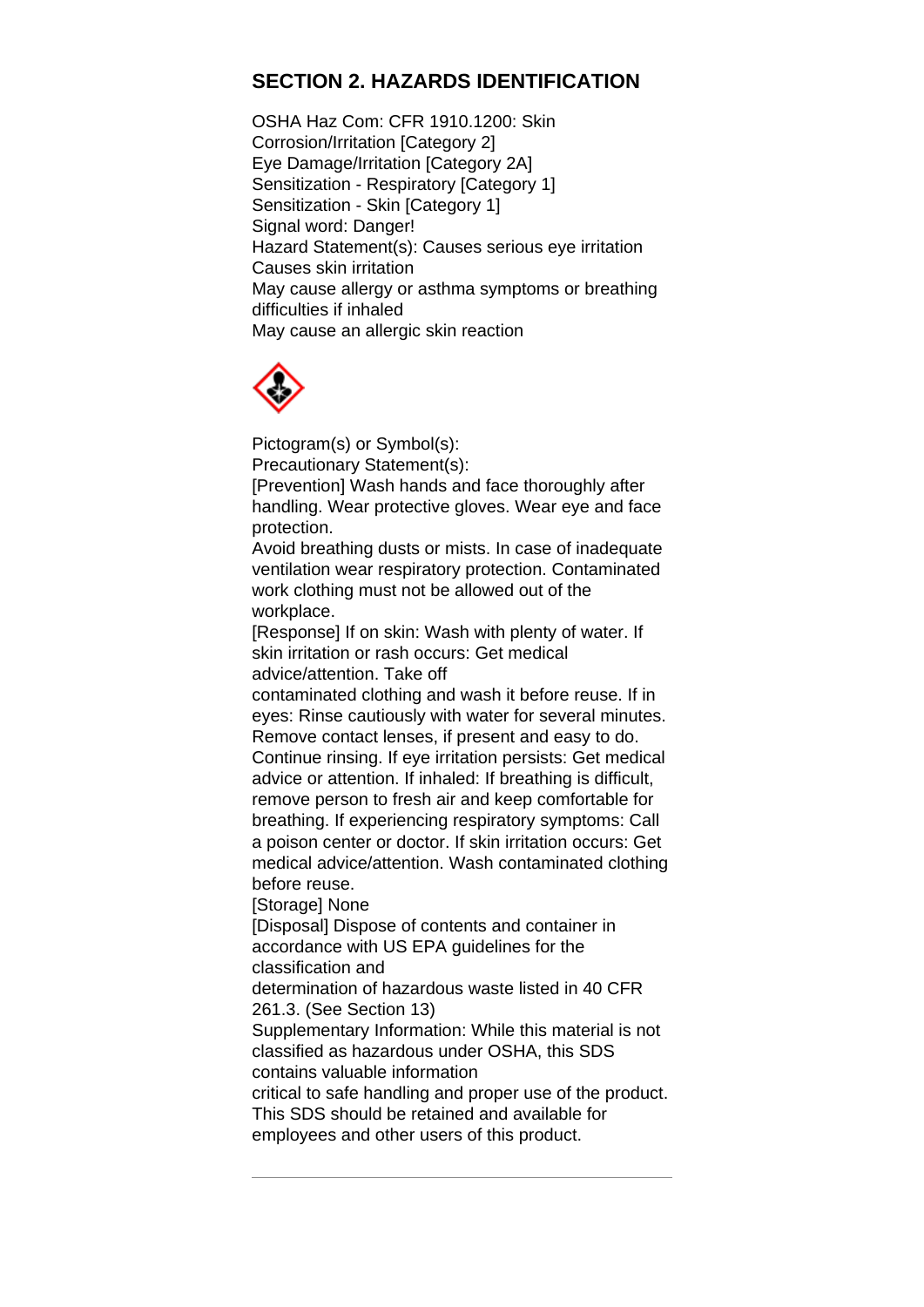#### **SECTION 3. COMPOSITION/INFORMATION ON INGREDIENTS**

Substance/Mixture: Substance Components: Bis(isothiocyanato)bis(2,2' bipyridyl-4,4'-dicarboxylato)ruthenium(II) Percent: >85.0%(T) CAS Number: 141460-19-7 Molecular Weight: 705.64 Chemical Formula: C26H16N6O8RuS2 Synonyms: N3 Dye

# **SECTION 4. FIRST AID MEASURES**

Inhalation: May cause coughing, difficult breathing and nausea. Call a poison center or doctor if you feel unwell.

Effects of exposure (inhalation) to substance may be delayed. Inhalation of vapors or contact with substance will result in contamination and potential harmful effects. Move victim to fresh air. Give artificial respiration if victim is not breathing. Administer oxygen if breathing is difficult. Keep victim warm and quiet.

Treat symptomatically and supportively. Ensure that medical personnel are aware of the material(s) involved and take precautions to protect themselves. Skin contact: If skin irritation occurs get medical advice/attention. Effects of exposure (skin contact) to substance may be

delayed. Remove and wash contaminated clothing before re-use. In case of contact with substance, immediately flush skin with running water for at least 20 minutes. Treat symptomatically and supportively. Ensure that medical personnel are aware of the material(s) involved and take precautions to protect themselves.

Eye contact: IMMEDIATELY flush eyes with running water for at least 15 minutes, keeping eyelids open. Contact with

material may irritate or burn eyes. Call emergency medical service. Move victim to fresh air. Check for and

remove any contact lenses. Keep victim warm and quiet. Treat symptomatically and supportively. Effects of

exposure to substance may be delayed. Ensure that medical personnel are aware of the material(s) involved and take precautions to protect themselves. Ingestion: Do not induce vomiting with out medical advice. Effects of exposure (ingestion) to substance may be

delayed. If swallowed, seek medical advice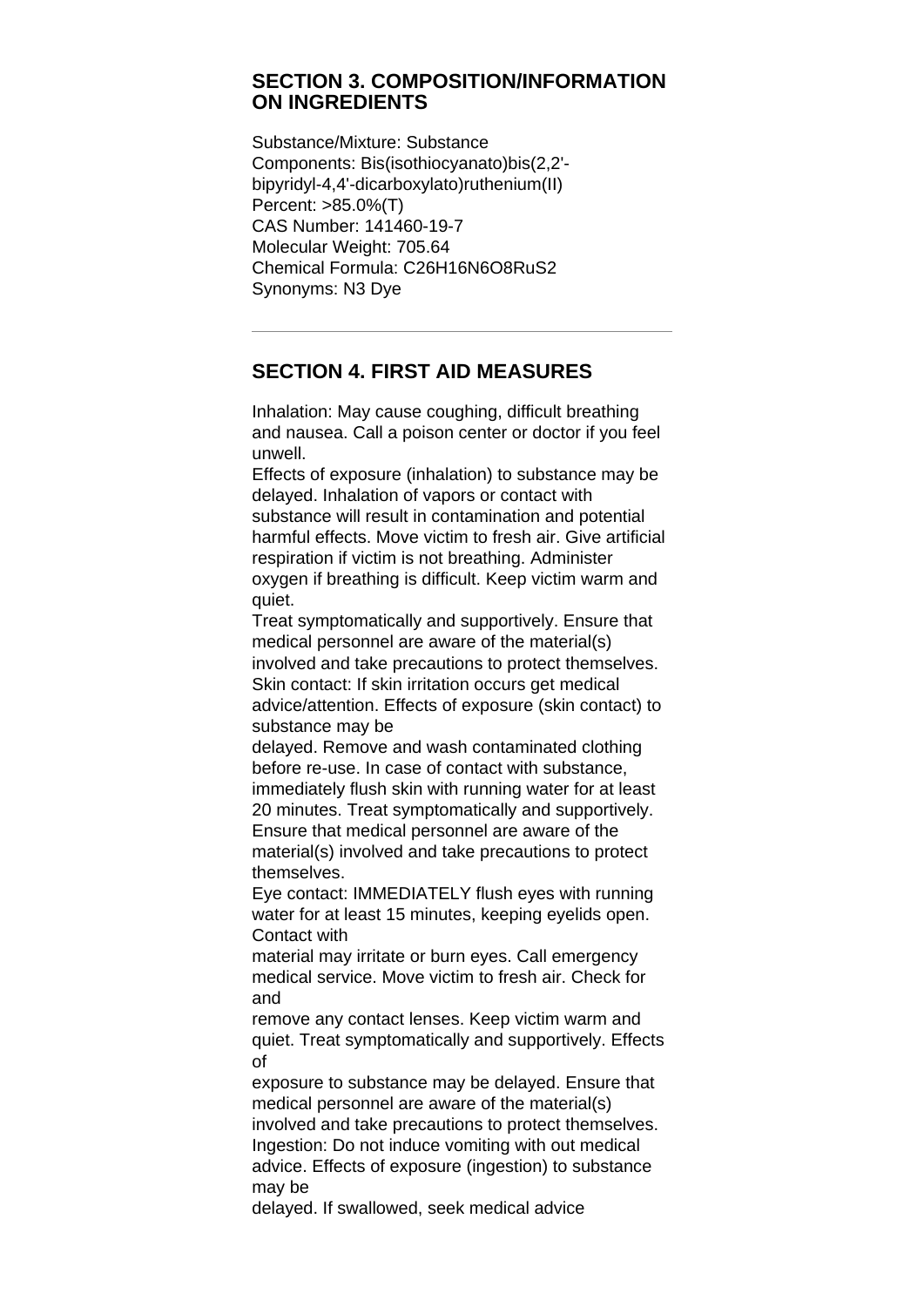immediately and show the container or label. Do not use

mouth-to-mouth method if victim ingested the substance; give artificial respiration with the aid of a pocket

mask equipped with a one-way valve or other proper respiratory medical device. Loosen tight clothing such as a collar, tie, belt or waistband. If a person vomits place them in the recovery position so that vomit will not reenter the mouth and throat. Rinse mouth. Keep victim warm and quiet. Treat symptomatically and supportively. Ensure that medical personnel are aware of the material(s) involved and take precautions to

protect themselves.

Symptoms/effects:

Acute: No data available

Delayed: No data available

Immediate medical attention: CAUTION: Victim may be a source of contamination. If breathing has stopped, perform artificial respiration.

Use first aid treatment according to the nature of the injury. Ensure that medical personnel are aware of the material(s) involved and take precautions to protect themselves.

# **SECTION 5. FIREFIGHTING MEASURES**

Suitable extinguishing media: Dry chemical, CO2 , water spray, or alcohol-resistant foam. Consult with local fire authorities before attempting large scale fire fighting operations. Specific hazards arising from the chemical Hazardous combustion products: None Other specific hazards: Closed containers may explode from heat of a fire. Special precautions for fire-fighters: Use water spray or fog; do not use straight streams. Dike fire-control water for later disposal; do not scatter the material. Containers may explode when heated. Move containers from fire area if you can do it without risk. Special protective equipment for fire-fighters: Wear positive pressure self-contained breathing apparatus (SCBA). Structural fire fighters' protective clothing provides limited protection in fire situations ONLY; it may not be effective in spill situations. Wear chemical protective clothing which is specifically recommended by the manufacturer. It may provide little or no thermal protection.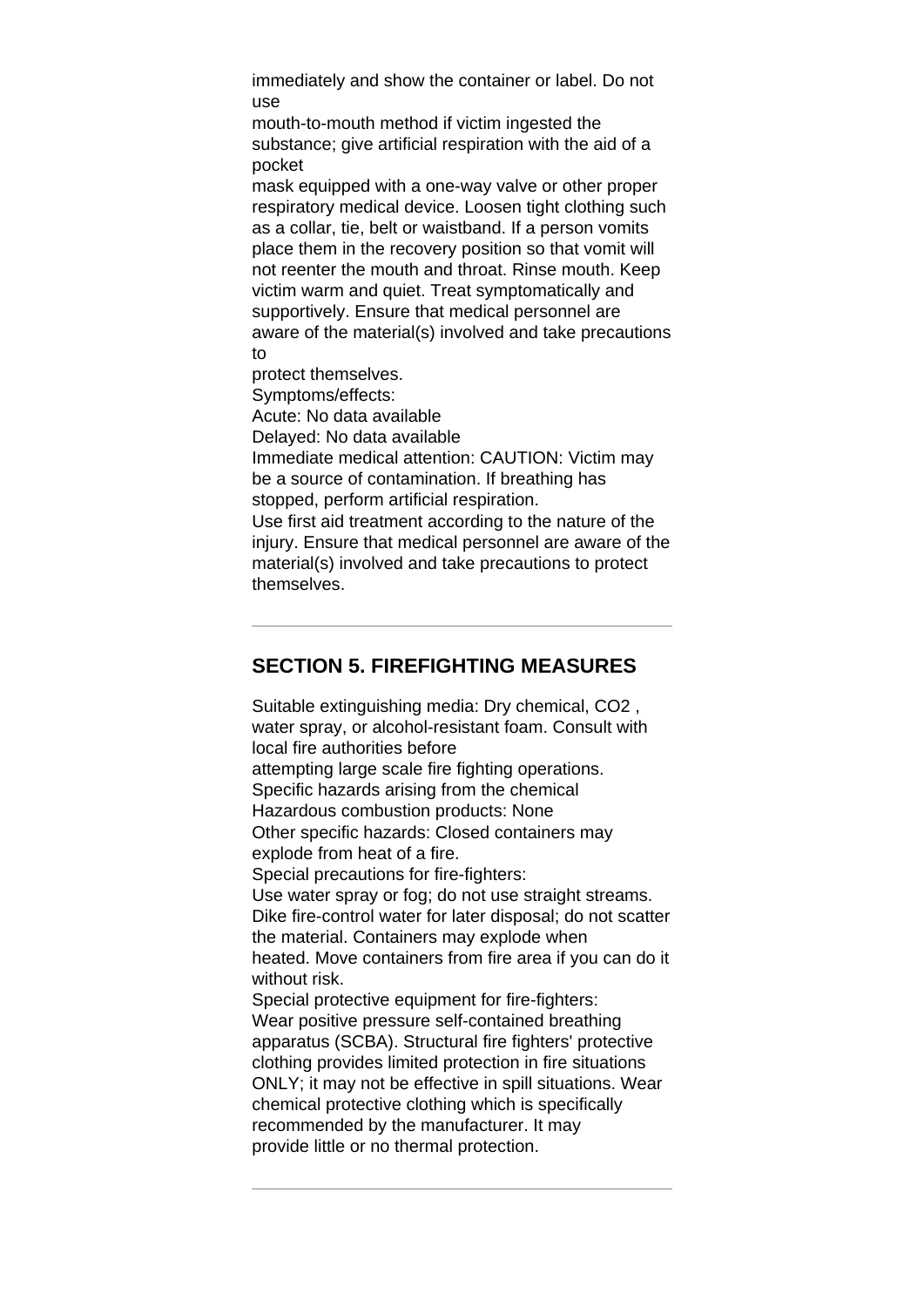#### **SECTION 6. ACCIDENTAL RELEASE MEASURES**

Personal precautions: Avoid contact with skin, eyes, and clothing. Keep people away from and upwind of spill/leak. Do not touch

damaged containers or spilled material unless wearing appropriate protective clothing (Section 8). Warn

unnecessary personnel to move away. Stop leak if you can do it without risk. Ensure adequate ventilation.

Isolate the hazard area and deny entry to unnecessary and unprotected personnel.

Personal protective equipment: Wear eye protection (splash goggles) and face protection (full length face shield). Wear protective clothing

(chemical resistant suit and chemical resistant boots). Dust respirator. Be sure to use a MSHA/NIOSH approved respirator or equivalent. Wear protective gloves (nitrile).

Emergency procedures: Prevent dust cloud. In case of a spill and/or a leak, always shut off any sources of ignition, ventilate the

area, and excercise caution. Do not touch damaged containers or spilled material unless wearing appropriate protective clothing. Warn personnel to move away. Prevent entry into sewers, basements or confined areas; dike if needed.

Methods and materials for containment and cleaning up:

ELIMINATE all ignition sources (no smoking, flares, sparks, or flames in immediate area). Stop leak if without risk. Ventilate the area. Absorb with an inert material and put the spilled material in an appropriate waste disposal container. Use clean nonsparking tools to collect absorbed material.

Environmental precautions:

Prevent further leakage or spillage if safe to do so. Water runoff can cause environmental damage. Prevent entry into sewers, basements or confined areas; dike if needed.

# **SECTION 7. HANDLING AND STORAGE**

Precautions for safe handling: Avoid inhalation of vapor or mist. Avoid contact with skin and eyes. Good general ventilation should be sufficient to control airborne levels. Keep container dry. Handle and open container with care. Wear suitable protective clothing, gloves and eye/face protection. When using do not eat, drink, or smoke. Keep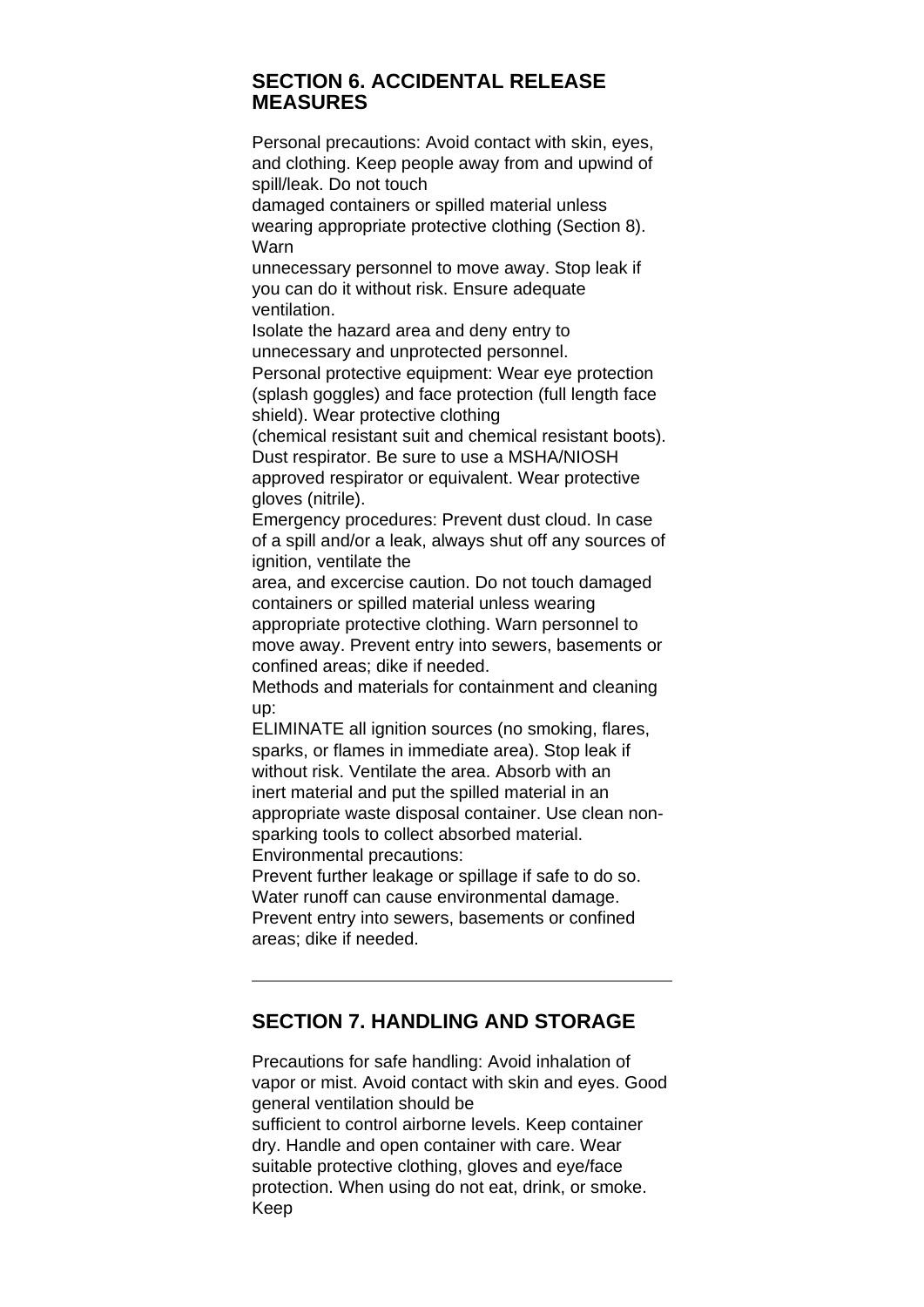away from sources of ignition.

Conditions for safe storage: Keep only in the original container in a cool well-ventilated place. Keep away from incompatibles.

Containers which are opened must be carefully resealed and kept upright to prevent leakage. Avoid prolonged storage periods. Store under inert gas (e.g. Argon). Moisture sensitive.

Storage incompatibilities: Store away from oxidizing agents

## **SECTION 8. EXPOSURE CONTROLS/PERSONAL PROTECTION**

Exposure limits: No data available Appropriate engineering controls: Good general ventilation should be sufficient to control airborne levels. Ventilation is normally required when handling or using this product. Eyewash fountains should be provided in areas where there is any possibility that workers could be exposed to the substance. Follow safe industrial engineering/laboratory practices when handling any chemical. Personal protective equipment Respiratory protection: Dust respirator. Be sure to use a MSHA/NIOSH approved respirator or equivalent. Hand protection: Wear protective gloves.

Eye protection: Safety glasses.

Skin and body protection: Lab coat.

## **SECTION 9. PHYSICAL AND CHEMICAL PROPERTIES**

Physical state (20°C): Solid Form: Crystal - Powder Color: Black Odor: No data available Odor threshold: No data available

Melting point/freezing point: No data available Boiling point/range: No data available Decomposition temperature: No data available Relative density: No data available Kinematic Viscosity: No data available Partition coefficient: No data available n-octanol/water (log Pow) Flash point: No data available Flammability (solid, gas): No data available

pH: No data available Vapor pressure: No data available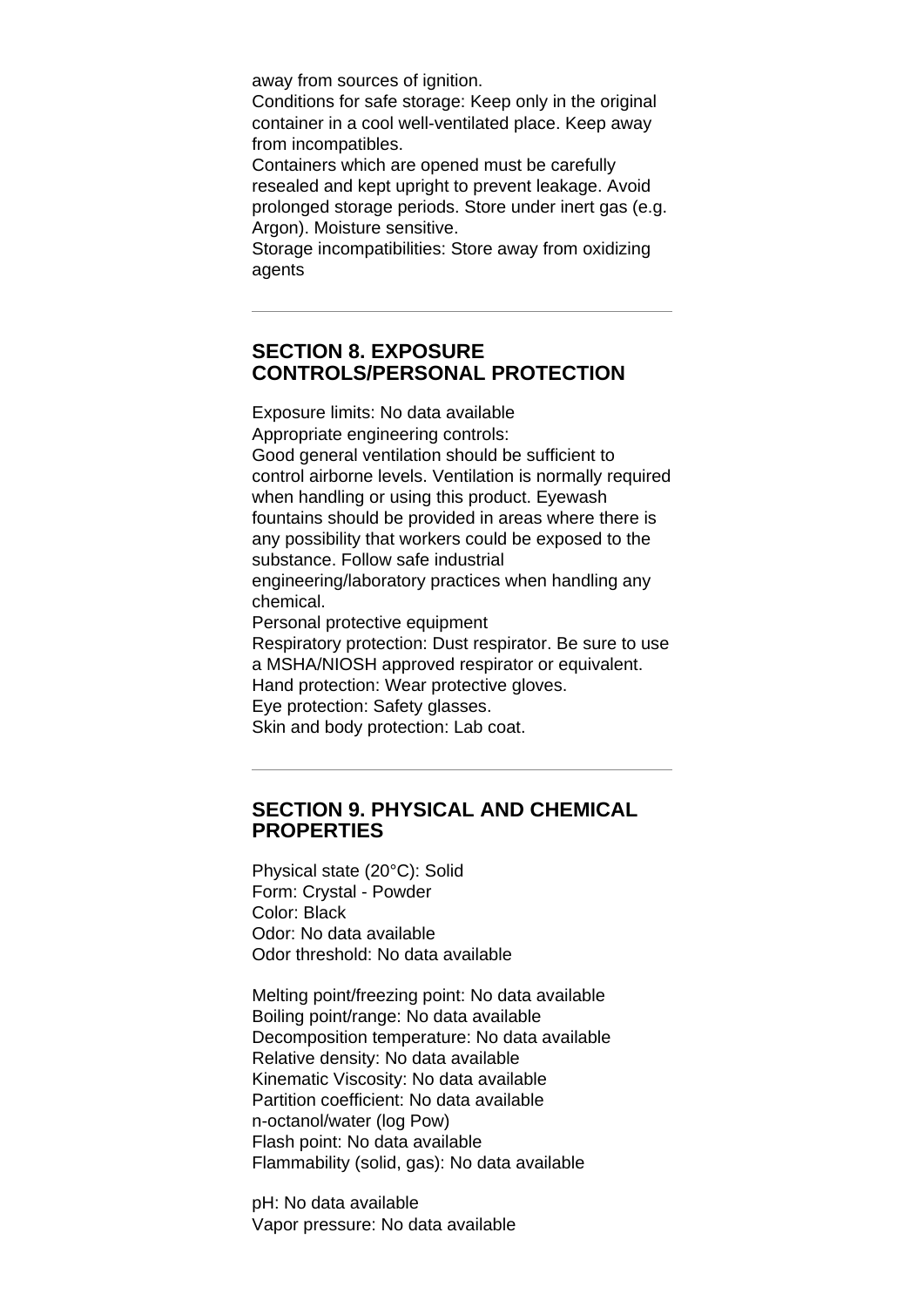Vapor density: No data available Dynamic Viscosity: No data available Evaporation rate: No data available (Butyl Acetate = 1) Autoignition temperature: No data available Flammability or explosive limits: No data available Lower: No data available Upper: No data available

Solubility(ies):

## **SECTION 10. STABILITY AND REACTIVITY**

Reactivity: Not Available. Chemical Stability: Stable under recommended storage conditions. (See Section 7) Possibility of Hazardous Reactions: No hazardous reactivity has been reported. Conditions to avoid: Avoid excessive heat and light. Incompatible materials: Oxidizing agents Hazardous Decomposition Products: No data available

## **SECTION 11. TOXICOLOGICAL INFORMATION**

Acute Toxicity: No data available Skin corrosion/irritation: No data available Serious eye damage/irritation: No data available Respiratory or skin sensitization: No data available Germ cell mutagenicity: No data available Carcinogenicity: No data available IARC: No data available NTP: No data available OSHA: No data available Reproductive toxicity: No data available Routes of Exposure: Inhalation, Eye contact, Ingestion, Skin contact. Symptoms related to exposure: Skin contact may result in inflammation; characterized by itching, scaling, reddening, or occasionally blistering. Skin contact may result in redness, pain or dry skin. Eye contact may result in redness or pain. Inhalation causes irritation of the lungs and respiratory system. Skin contact may result in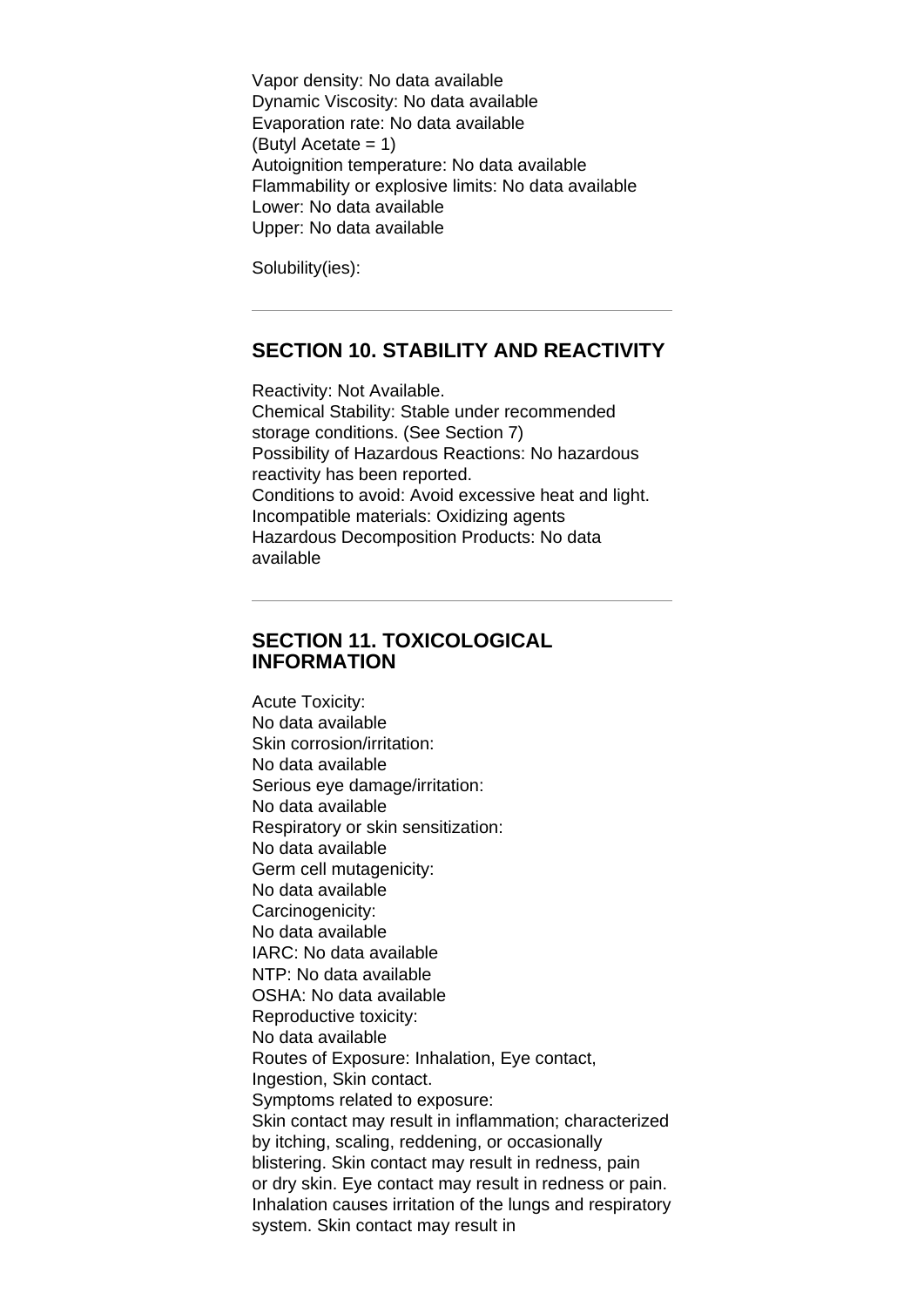sensitization. Readily absorbed through skin. Potential Health Effects: Skin and eye contact may result in irritation. Target organ(s): No data available

## **SECTION 12. ECOLOGICAL INFORMATION**

**Ecotoxicity** Fish: No data available Crustacea: No data available Algae: No data available Persistence and degradability: No data available Bioaccumulative potential (BCF): No data available Mobillity in soil: No data available Partition coefficient: n-octanol/water (log Pow) No data available Soil adsorption (Koc): No data available Henry's Law: constant (PaM3/mol) No data available

## **SECTION 13. DISPOSAL CONSIDERATIONS**

Disposal of product: Recycle to process if possible. It is the generator's responsibility to comply with Federal, State and Local

rules and regulations. You may be able to dissolve or mix material with a combustible solvent and burn in a chemical incinerator equipped with an afterburner and scrubber system. This section is intended to provide assistance but does not replace these laws, nor does compliance in accordance with this section ensure regulatory compliance according to the law. US EPA guidelines for Identification and Listing of Hazardous Waste are listed in 40 CFR Parts 261. The product should not be allowed to enter the environment, drains,

water ways, or the soil.

Disposal of container: Dispose of as unused product. Do not re-use empty containers.

Other considerations: Observe all federal, state and local regulations when disposing of the substance.

# **SECTION 14. TRANSPORT INFORMATION**

DOT (US) Non-hazardous for transportation. IATA Non-hazardous for transportation.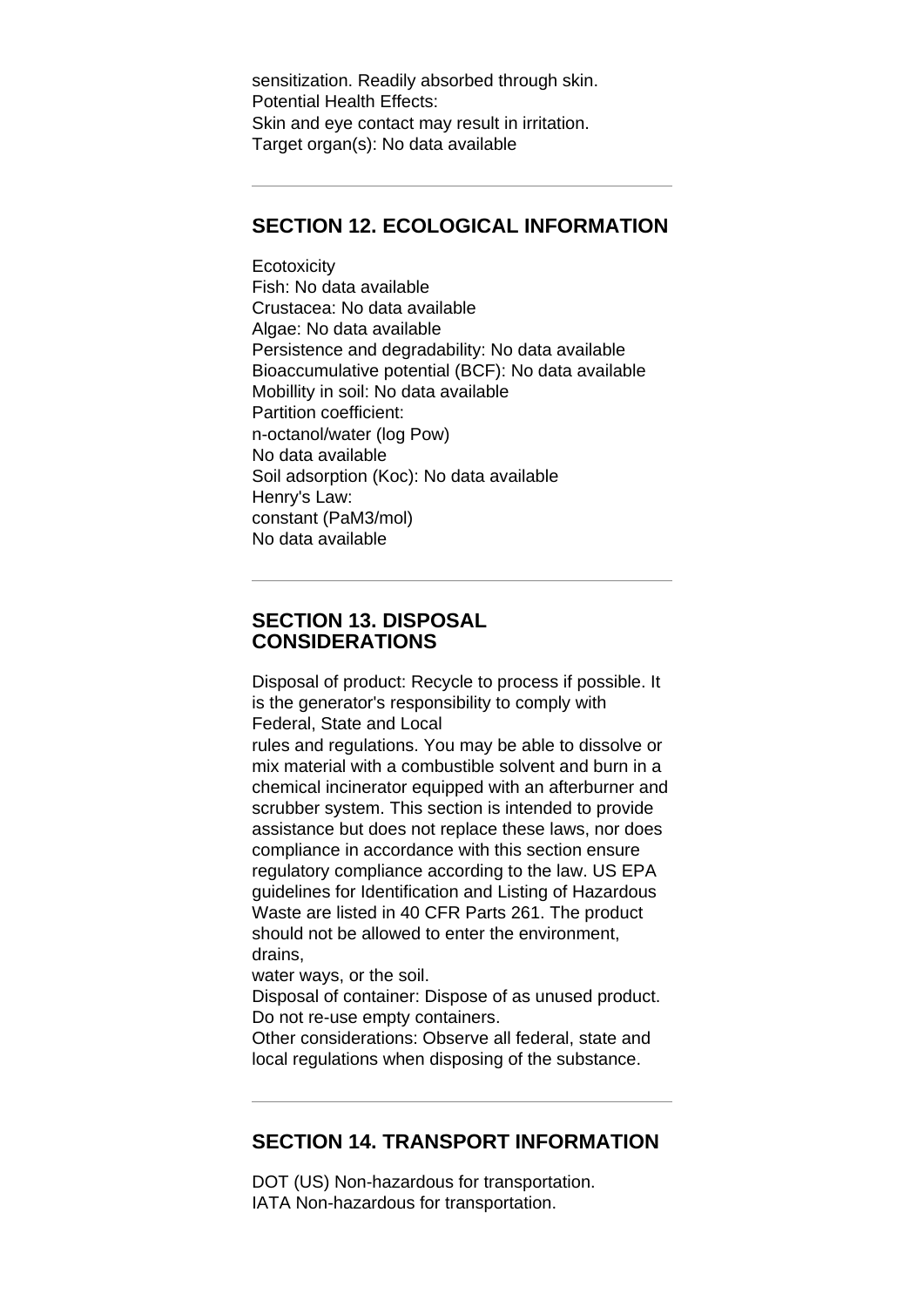IMDG Non-hazardous for transportation.

#### **SECTION 15. REGULATORY INFORMATION**

Toxic Substance Control Act (TSCA 8b.): This product is NOT on the EPA Toxic Substances Control Act (TSCA) inventory. The following notices are required by 40 CFR 720.36 (C) for those products not on the inventory list: (i) These products are supplied solely for use in research and development by or under the supervision of a technically qualified individual as defined in 40 CFR 720.0 et sec. (ii) The health risks of these products have not been fully determined. Any information that is or becomes available will be supplied on a SDS sheet. US Federal Regulations CERCLA Hazardous substance and Reportable Quantity: SARA 313: Not Listed SARA 302: Not Listed State Regulations State Right-to-Know Massachusetts Not Listed New Jersey Not Listed Pennsylvania Not Listed California Proposition 65: Not Listed Other Information NFPA Rating: Health: 0 Flammability: 0 Instability: 0 HMIS Classification: Health: 0 Flammability: 0 Physical: 0 International Inventories

# **16. OTHER INFORMATION**

Safety Data Sheet according to Regulation (EC) No. 1907/2006 (REACH). The above information is believed to be correct but does not purport to be all inclusive and shall be used only as a guide. The information in this document is based on the present state of our knowledge and is applicable to the product with regard to appropriate safety precautions. It does not represent any guarantee of the properties of the product. American Elements shall not be held